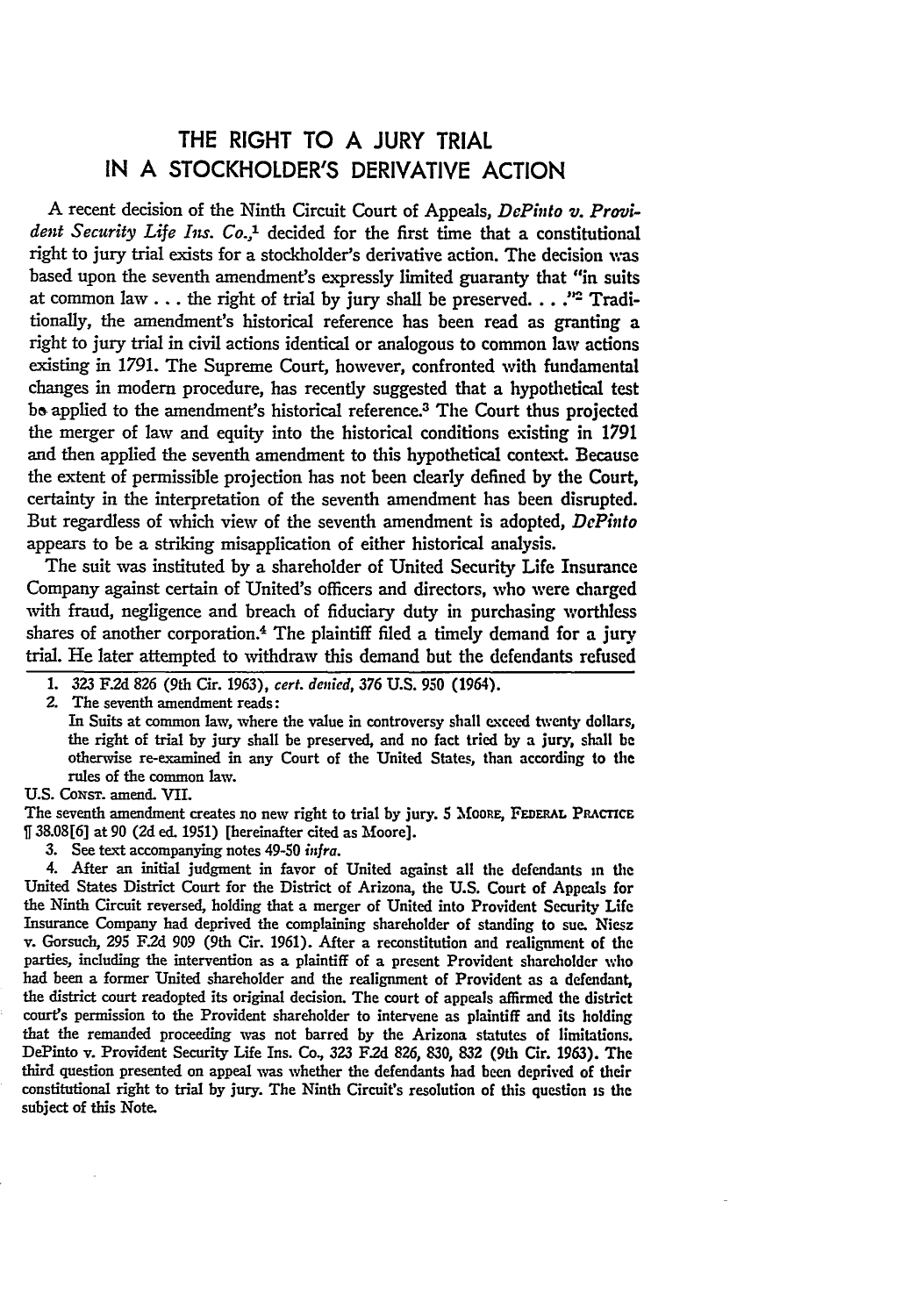to consent to this withdrawal. The plaintiff then moved under Rule  $39(a)(2)^6$ for a trial to the court on the ground that neither constitutional nor statutory right to trial by jury existed in a stockholder's derivative action.<sup>6</sup> The defendants resisted this motion.<sup>7</sup> The district court reserved decision on the motion, and announced that a jury would hear the case, but that its verdict would be considered advisory if the motion for trial to the court was ultimately granted. After the close of evidence, the jury considered the case and returned a general verdict against certain of the defendants in the sum of \$20,000. The district judge then granted the plaintiff's motion to strike trial by jury, **ac**cordingly treated the jury verdict as advisory, and entered judgment against each defendant in the sum of \$314,794.19.8 The basis of this ruling was that a stockholder's derivative action was "basically if not solely" equitable rather than legal in nature and, therefore, no right to trial by jury existed.<sup>0</sup> The Court of Appeals for the Ninth Circuit reversed the ruling of the district court, and remanded for a new trial.<sup>10</sup>

**FED.** R. Civ. P. **39** (a) (2).

6. No federal statute establishes a right of trial **by** jury in a derivative action. DePluto v. Provident Security Life Ins. Co., **323 F.2d** 826, 834 (9th Cir. 1963).

**7.** Although the defendants had not demanded trial **by** jury they were entitled to rely on the plaintiff's demand. FED. R. Civ. P.  $38(d)$ ; 5 Moore []  $38.45$ , at  $343-44$ .

**8.** The opinion of the district court is not reported. It may **be** found in Petition for a Writ of Certiorari, **pp.** la-8a, Provident Security Life Insurance Co. v. DePinto, **376 U.S. 950** (1964).

The opinion contained three related rulings; each **was** apparently intended to provide independent support for the result. First **was** a ruling that the jury verdicts were supported **by** neither evidence nor legal principle and therefore "hereby are set aside and given **no** effect." *Id.* at 2a. Second was the ruling that the jury verdicts should **be** treated as advisory only, since the suit **was** equitable rather than legal. Third was the grant of the directed verdict for the plaintiffs, the effect of which was to substitute for the jury's assessment of damages a figure almost twenty times higher. The stated basis for this grant was that the evidence established "beyond reasonable challenge" and with "no substantial evidence to the contrary" a loss of assets to the corporation of a minimum of \$314,794.19. *Id.* at 6a-7a.

9. The district court opinion stated:

Under federal rules and procedure, determination of the right to jury trial **depends** upon whether the issues to be tried are cognizable in law or in equity . **. .** . From their earliest recognition, stockholders' derivative actions have been regarded and treated as sounding in equity and not as actions at law. [Citation omitted] The present suit is solely and only a stockholders' derivative action. Therefore, as a proceeding basically if not solely in equity, the case was not triable **by** jury as a matter of right to any of the defendants now demanding same.

## *Id.* at 3a.

**10.** DePinto v. Provident Security Life Ins. Co., **323 F.2d 826, 839** (9th Cir. 1963). The court of appeals also reversed the trial court's alternative holding and judgment which granted plaintiff's motion for a directed verdict, although this ruling **by** the district **judge** had apparently been entered under the assumption that the defendants were entitled to **a**

726

**<sup>5.</sup>** When trial **by** jury has been demanded as provided in Rule **38,** the action shall **be** designated upon the docket as a jury action. The trial of all issues so demanded shall be **by** jury, unless **...** (2) the court upon motion or of its own initiative finds that a right of trial by jury of some or all of those issues does not exist tinder the Constitution or statutes of the United States.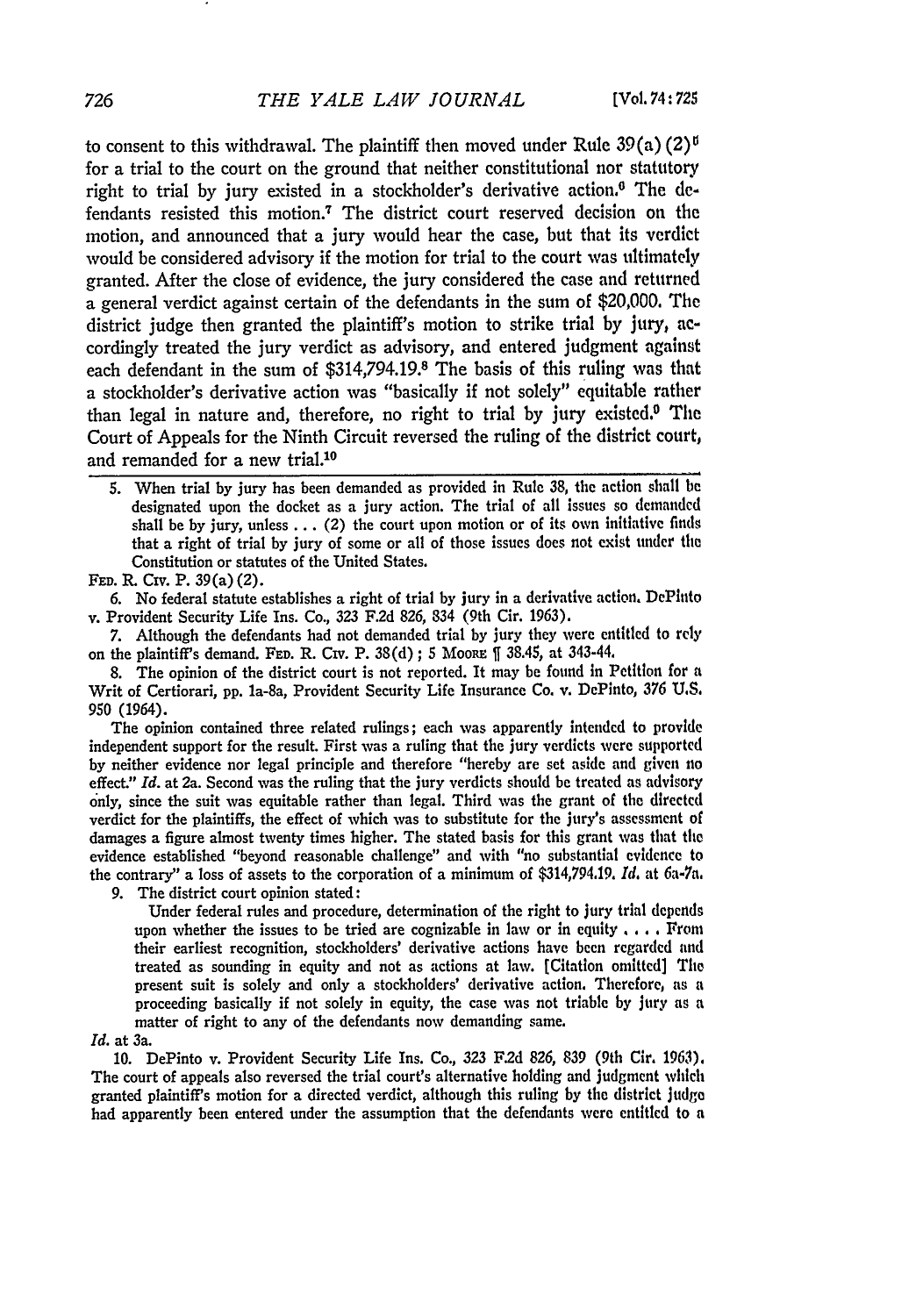The mandate of the seventh amendment is founded, of course, upon the division of the English and American legal systems into separate law and equity jurisdictions, each with different procedures, remedies, and techniques for fact-finding. With few exceptions, actions cognizable in the courts of common law were triable **to a jury,** while **in** equity there was no right to jury trial." Although the American federal system did not adopt the English organization of wholly separate court systems,<sup>12</sup> the English distinctions concerning the right to jury trial were preserved as a result of the distinct **law** and equity procedures which were applied in the federal courts.13 Where analysis of modem actions reveals a single historical counterpart, which is readily identifiable as having been within the jurisdiction of common law or of equity - such as a suit for damages for breach of contract or a **bill** to enjoin the continuance of a nuisance - the problem of jury trial has been the relatively simple one of correct historical analysis.<sup>14</sup> If the modern action fits the pattern of an action at common law, there is a right to jury trial; if the action, on the other hand, is characteristic of an equitable bill, no right to jury trial is preserved. Most of the difficult jury trial problems in the merged federal practice have resulted from the combination of legal and equitable

**jury trial.** This judgment had assessed liability against each of the defendants for \$314,- **794.19,** despite the jury's exoneration of two of the defendants and assessment of only \$20,000 liability against the remaining defendants. Drawing an analogy to the seventh amendment's prohibition of additur in federal practice, Dimick **v.** Schiedt, **293 U.S.** 474 **(1935),** the court of appeals held the seventh amendment similarly prohibited an award of damages in excess of a jury verdict in a suit triable **by** right to a jury where a jury had been in effect, demanded and had heard the case. DePinto v. Provident Security Life Ins. Co., **323 F.2d 826, 837-38** (9th Cir. **1963).** Only the trial court's action in setting aside the verdict was thus left intact **by** the court of appeals, and the effect of the decision *was* to grant a new trial.

**11. 5** Mfock **38.02[1],** at **8-9.** The history of the development of the jury is traced in 1 HorvswoRrn, **A** HISTORY **OF ENGrsH** LAW **312-50** (6th rev. **ed. 1938).**

12. 2 MOORE **f 2.03.**

**13. 5** MooRa **ff 38.02[2].** The guaranty of jury trial according to an historical test is of questionable functional validity in a merged procedure. Historically, the division between law and equity was not the result of an attempt to classify issues according to their suitability for trial to a jury or court. Generally, the chancellor's acceptance of jurisdiction was influenced **by** factors such as the availability of specific remedies, evidentiary flexibility, or the possibility of avoiding multiple suits. In addition, the acceptance of certain disputes by the courts of law or equity was often dictated by the political struggle between King and Parliament, James, *Right to a Jury Trial in Civil Actions*, 72 YALE L.J. 655, **661-62 (1963).** The seventh amendment has, nevertheless, elevated the historical distinction between law and equity to a constitutional command in determining the question of mode of trial.

14. The analysis is often complicated **by** the lack of a rigid barrier between law and equity and the continual process of borrowing, and consequent overlap, between jurisdictions before the adoption of the constitutional provision. James, *supra* note **13,** at **658-61.** But where the line between law and equity is generally, if not specifically, definable, the characterization of an action as legal or equitable normally disposes of the question of mode of trial.

19651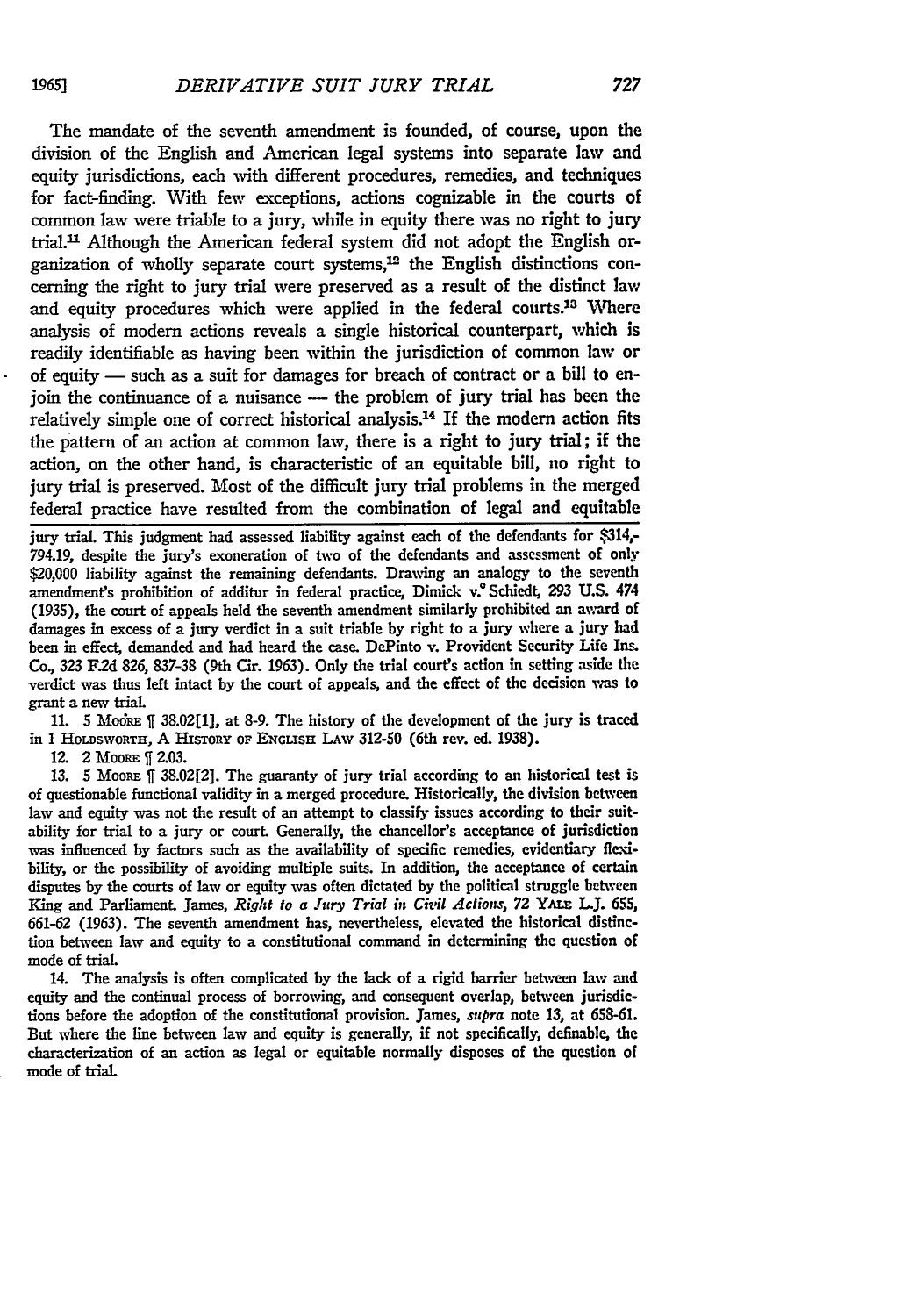claims in a single action,  $15$  and from the compulsory interposition of legal and equitable counterclaims without regard to the legal or equitable nature of the complaint.'6 In these cases the guaranty of the seventh amendment must **be** separately applied to each element of the modern action which would have been a separate suit at law or in equity, and then a determination must **be** made as to sequence of trial.

The threshold question for the Ninth Circuit in *DePinto* was, therefore, the historical determination of whether a stockholder's derivative action was a unitary action at law or in equity or a combination of formerly separate legal and equitable claims. The court devoted one paragraph to this issue.

A stockholder's derivative action is an invention of equity to supply the want of an adequate remedy at law to redress breaches of fiduciary duty. The aid of equity is needed in order to establish the shareholder's right to sue in the corporate stead. But the claim set up is that of the corporation.<sup>17</sup>

The opinion then asserted that "therefore" the question of jury trial in a derivative action depends on whether, had the claim been directly brought **by** the corporation rather than indirectly by the stockholder, the suit would have been cognizable at common law.<sup>18</sup> Having made this conceptual distinction between the right of the shareholder and the right of the corporation, the court shifted its inquiry from the nature of the action to the nature of the allegations and of the remedy sought. The court read the complaint, which asked only for money damages, as being founded on allegations of gross negligence. An action brought **by** a corporation against its officers demanding money damages for negligence would historically have been heard in a court of common law and would have been triable by right to a jury.<sup>19</sup> The court thus held that because the suit could have been brought by the corporation in a cause of action triable at law, and for a remedy available at law, the constitutional guaranty of jury trial was applicable.20 Although the Ninth Circuit's analysis lacks the explicitness necessary to precise understanding, in focusing upon the nature of the corporation's hypothetical cause of action the court appears to have

17. Citations and footnote omitted. **323 F.2d** at 836.

**18.** *Ibid.*

19. The court used the same historical analysis to determine the question of jury right in a corporate action based upon breach of fiduciary duty **by** officers. Since the jury had expressly found the defendants innocent of fraud, the Ninth Circuit concluded that the finding of breach of fiduciary duty actually rested upon a finding of gross negligence. Then it held that when a breach of fiduciary duty rests on underlying negligence, the question of breach is historically a jury question. **323** F.2d at **837.**

20. *Id.* at **836-37.**

**<sup>15.</sup> FED.** R. Civ. P. 18(a).

<sup>16.</sup> FED. R. Civ. P. 13(a). Difficult problems of sequence of trial have led to attempted solutions from the "basic nature of the issue" test adopted by Professor Moore, 5 Moore **ff** 38.16, to the Supreme Court's recent sweeping decision in *Beacon Theatres, Inc. v. Westover* that the right to jury trial of legal issues can never (except in undefined, and probably non-existent circumstances) be lost through prior determination of equitable lssuen. **359** U.S. **500, 511 (1959).**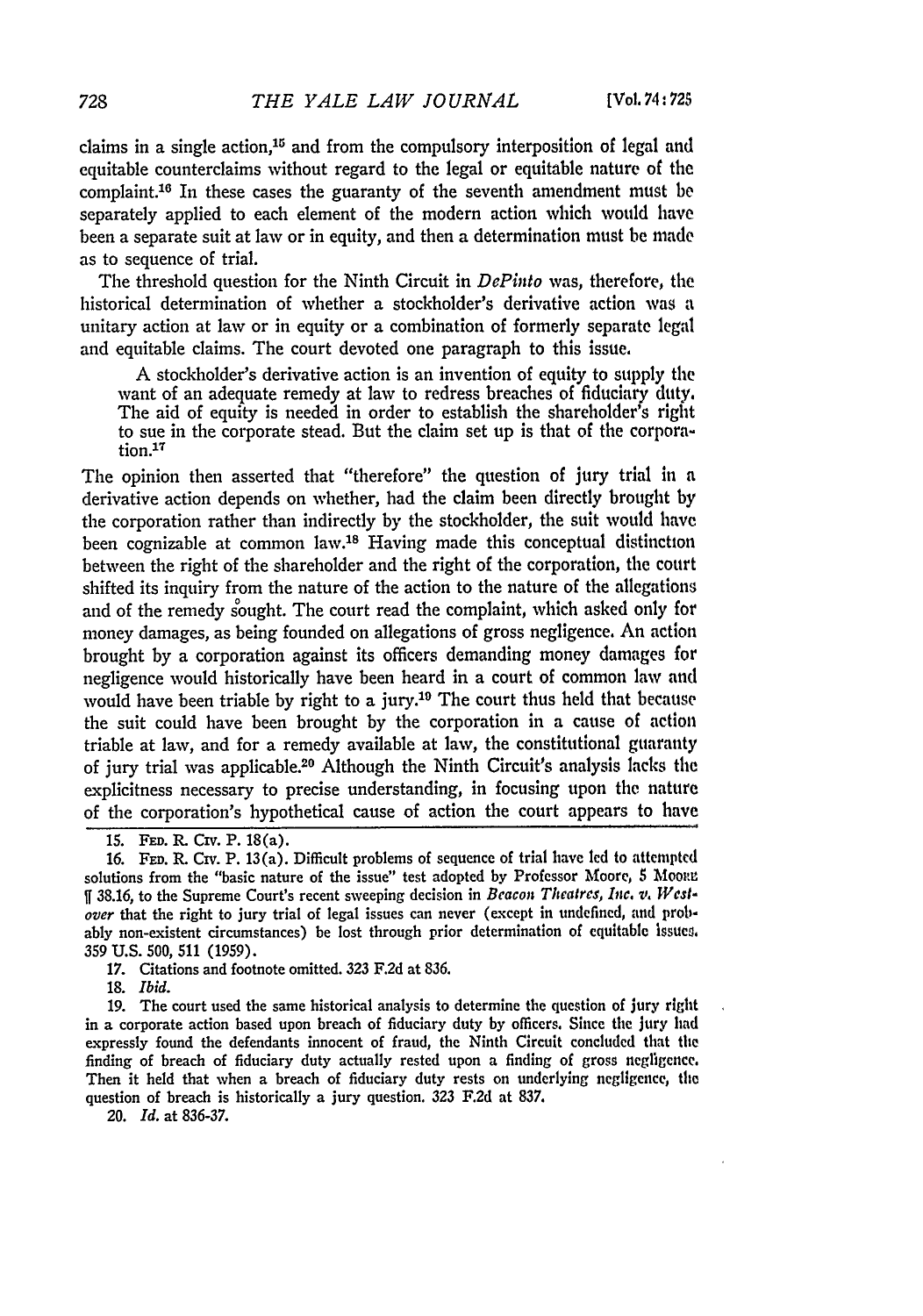treated a derivative suit as a combination of separable legal and equitable causes of action for purposes of analysis of the right to jury trial.

The implicit basis of *DePinto* — that a derivative action should be treated as a combination rather than a unitary action  $\rightarrow$  appears to rest on a mistaken treatment of a conceptual doctrine of current corporate law as an historical fact. At the root of traditional corporate law is the theory of "the corporate entity" or the "concept of separate personality." In its simplest terms, this is an expression of the idea that at common law the corporation was considered an entity distinct and separate from its shareholders.<sup>21</sup> The fundamental reason for such a notion was to provide an analytic basis to justify the freedom of shareholders from unlimited liability for corporate liabilities.<sup>22</sup> A seemingly logical result of these doctrines was the complementary notion that harm to the corporation did not confer any right of action upon a shareholder.<sup>23</sup> However, the potential for managerial abuse resulting from the refusal of the courts of common law to recognize shareholder rights of action **led** the courts of equity to assume jurisdiction over suits brought **by** stockholders to enforce a right of action running to the "separate personality" of the corporation.<sup>24</sup> This historical development explains the "derivative" nature of shareholder actions; they are conceptualized as suits in which a shareholder merely sets in motion the adjudication of a cause of action belonging to the corporation. Professor Ballantine is typical of the corporate theorists who view derivative actions as including two distinct aspects: "(1) to enforce in equity the corporate duty to the shareholder and (2) to enforce in the same proceedings the basic or underlying corporate right of action."<sup>25</sup> Thus, he refers to a shareholder suit as being "in effect a combination of two causes of action, a proceeding having a dual nature."<sup>26</sup>

Despite this analytic duality, statements of conceptual theory locate jurisdiction over derivative actions exclusively in equity in order to reconcile the historical existence of these suits with the concept of the separate corporate

21. See LATTIN, CORPORATIONS ch. 2, § 1 (1959) [hereinafter cited as LATTIN]; 2 HORNSTEIN, CORPORATION LAW AND PRACTICE § 711 (1959) [hereinafter cited as Home-STEIN]: STEVENS, CORPORATIONS § 10 (2d ed. 1949) [hereinafter cited as STEVENS].

*22.* See, e.g., *In re* **John** Koke Co., **38 F.2d 232** (9th Cir. 1930), *cert. denicd, 282* **U.S.** 840 (1930).

**23.** "At law" the corporation is regarded as a unit; and "at law" therefore individual shareholders may not sue although damage to the corporation necessarily has reduced the value of the interest of each shareholder. The complaint of a shareholder is maintainable in equity, where **it** has been recognized almost since the beginnings of the business corporation.

2 HORNSTEIN § 711 at 191.

24. Cohen v. Beneficial Industrial Loan Corp., **337 U.S.** 541, 547-48 (1949); **Prunty,** *The Shareholders' Derivative Suit: Notes on Its Derivation,* **32** N.Y.U.L. **Rv. 980** (1957).

**25.** BAzsNiNi, CoRpoRATIo Ns **§ 151,** at **359** (rev. ed. 1946).

*26. Id. §* 145 at **343.** FLcrcHER, LATri, and **BALLANTiNE, LATrIN AND JENI NGS are** in rhetorical as well as theoretical agreement. FLETCHER § 5941; LATTIN ch. 8, § 2; BAL-LANTINE, LATTIN & JENNINGS, CASES AND MATERIALS ON CORPORATIONS 521 (2d ed. 1953). Stevens also subscribes to the dual analysis of derivative actions. STEVENS § 170.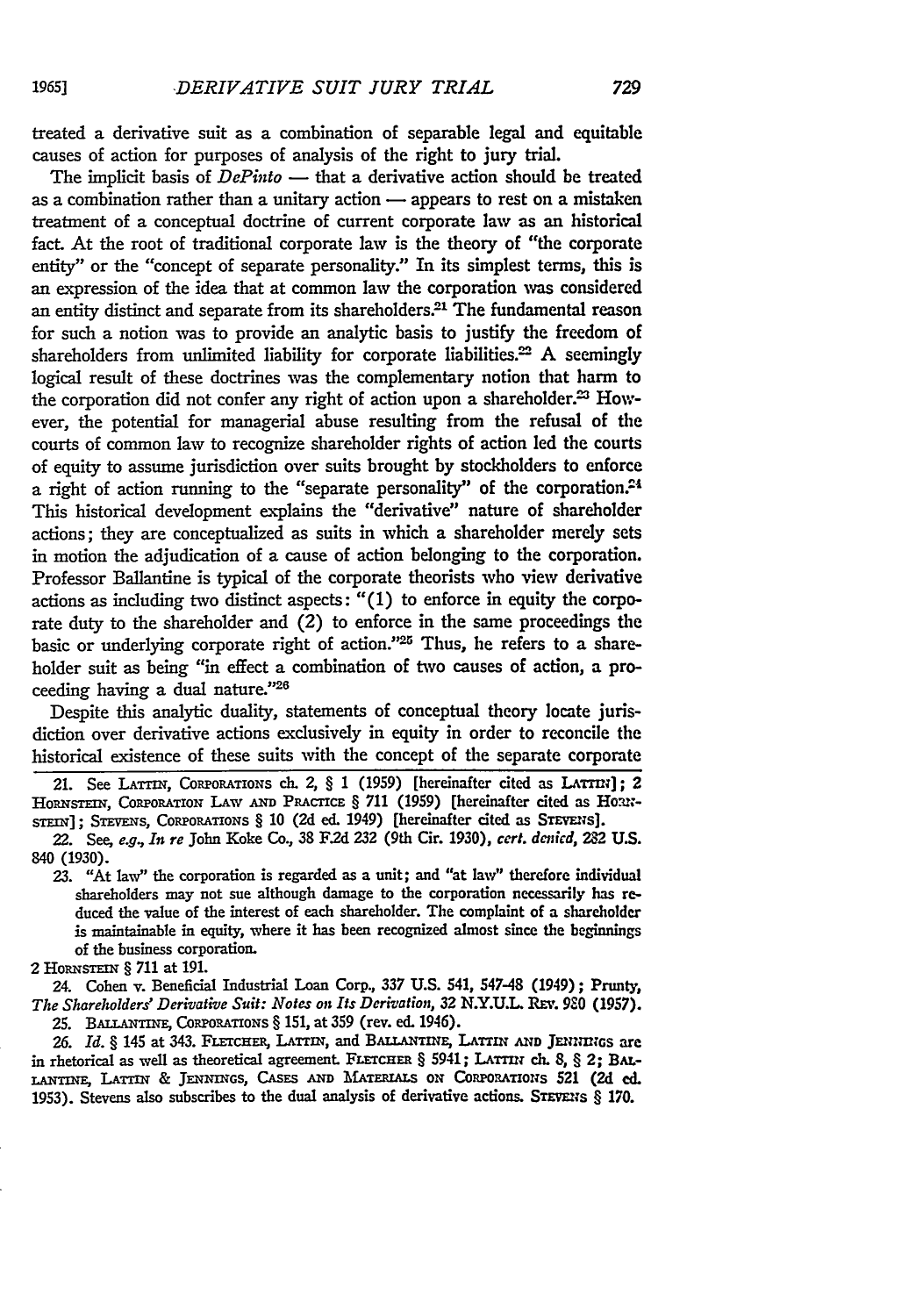entity.27 Moreover, while the traditional analysis of derivative actions sets up a conceptual distinction between the right of the shareholder and the right of the corporation, the postulated "corporate cause of action" has never been thought to describe an actual historical class of suit which was recognized **by** courts of law. Instead, all commentators have recognized that historically equity has had exclusive jurisdiction over derivative suits and that the shareholder's right to set in motion the adjudication of a "corporate cause of action" has controlled the characterization of the entire action. Thus, it is generally agreed that there is no right to trial by jury in derivative suits.<sup>28</sup>

**An** additional basis for regarding the historical counterpart of the modern derivative suit as a unitary action, equitable in nature, is found in the examination of the early English cases which established the shareholder's right to petition a court of equity. These cases did not follow the conceptual separation of individual and corporate rights, nor the notion that a plaintiff in a derivative action vicariously asserts the right of the corporation. Instead, the decisions acknowledged that harm to the corporation necessarily reduced the interest of a complaining shareholder and recognized a direct trust relationship between corporate officers and shareholders, thereby providing a traditional foundation

27. 2 Hornstein § 711. The conceptual foundation for equitable jurisdiction over derivative actions has been similarly stated in Glenn, *The Stockholders' Suil* **-** Corporate *and Individual Grievances,* **33 YAuE** L.J. **580, 582** (1924). See also commentators cited note **26** *supra.*

**28.** Lattin, who follows the dual aspect conceptual analysis of derivative actions, see note **26** *supra,* acknowledges the general characterization of the suit as equitable:

**A** derivative action is an invention of courts of equity and may **be** brought only in equity whether the corporate cause of action be in law or not. As far as corporate rights and defenses available against it are in issue, these issues are **decided** exactly as if the corporation were the plaintiff except the matter of jury trial, for the case being in equity there is no right to jury trial.

## **LATTIN** ch. 8, § 3.

Hornstein identifies the nature of the action as equitable and simply notes that "the judge, without a jury, tries the case on the merits." 2 HORNSTEIN § 730.

Fletcher says: "An action **by** individual stockholders making the corporation a party defendant is equitable in nature, and plaintiffs are not entitled to a **jury** trial as a matter of right." **13 FlE=CHER** § **5931.** In a later passage Fletcher discusses the problem raised **by** *DePinto:*

The stockholders' suit is always one in equity, at least unless otherwise provided **by** statute. But the fact that the stockholder gets into the litigation through a **bill** in equity does not change the fact that the right to be enforced is the **legal** right of the corporation. **A** stockholder cannot sue, as a representative of the corporation, **by** bringing an action at law, notwithstanding the corporation could have recovered In an action at law. Even where the only relief allowable is a recovery **of** damages the suit is nevertheless one in equity and not an action at law.

## 13 FLETCHER § 5944.

Pomeroy locates derivative actions as a branch of equity jurisdictions over quasi-trustees; equity recognizes that shareholders are ultimately the only beneficiaries. 4 PoMumoY, EQurrY **JURiSPRUDENcE** § **1095** (5th ed. 1941).

Moore identifies the nature of derivative actions as equitable and therefore finds no right to trial by jury.  $5 \text{ Moore } f$  38.38[4].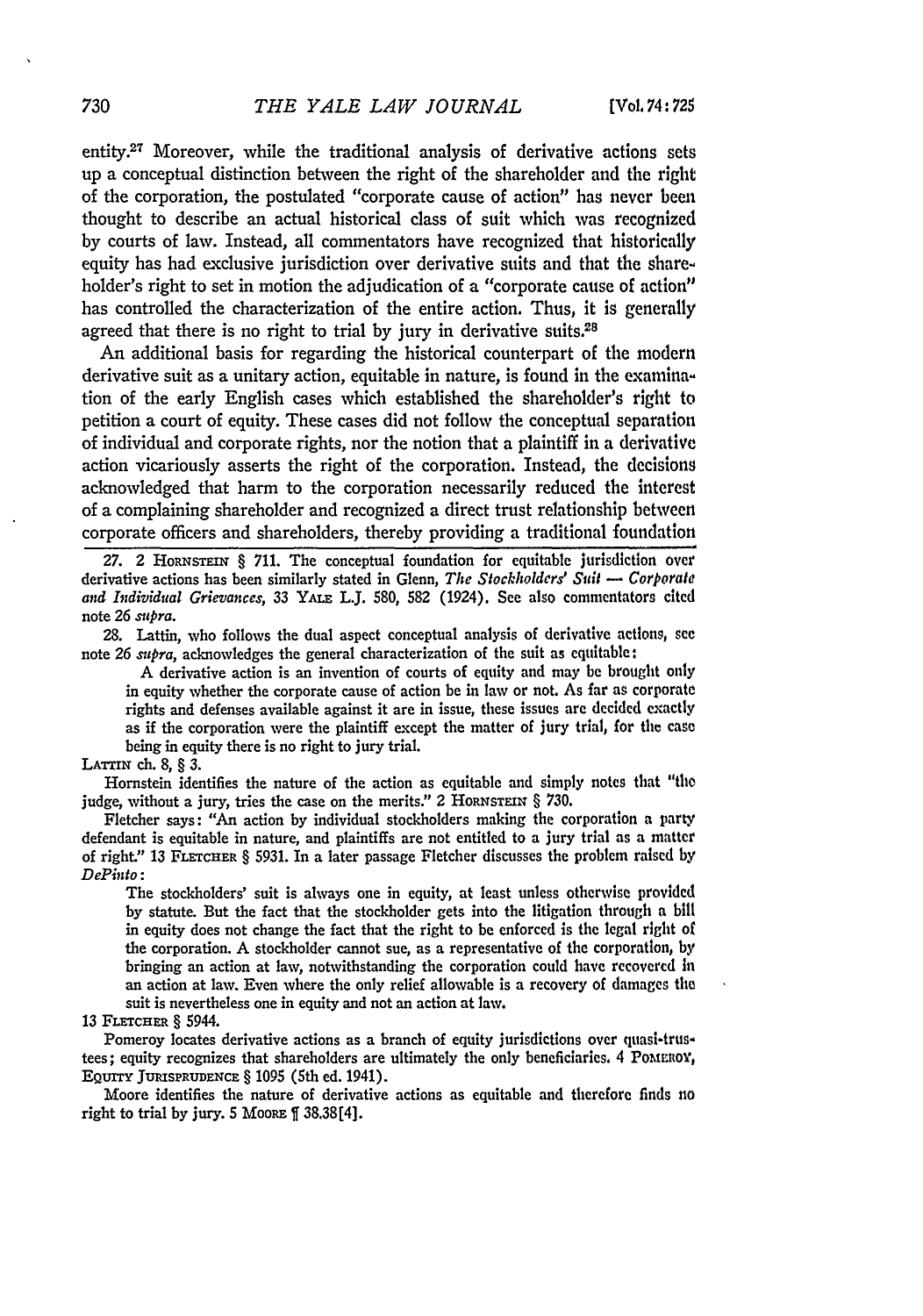for exclusive equity jurisdiction.29 Similarly, early American cases labelled the relationship between corporate officers and shareholders as one of trust.<sup> $\infty$ </sup> Thus, a shareholder could sue his "trustee" directly to enforce his equitable rights as beneficiary, even though the corporation itself retained a separate and concurrent right of action.<sup>31</sup>

The trust theory, however, was unable to reach cases in which a shareholder sued to enforce a corporate right against an outsider. $32$  Since such cases could

**29.** Prunty, *supra* note 24, at 980-85. Another basis of equity jurisdiction in the early English cases was the representative nature of the suit. Common law rules of joinder were initially inflexible and the class suit therefore became a branch of equity jurisdiction. *Ibid.* See generally **3** MooRE **f 23.02, 5** MooRE **f 38.38[2].**

**30.** The American case most frequently cited as the first shareholder's derivative action is Robinson v. Smith, **3** Paige **Ch.R.** 222 (N.Y. **1832).** But the decision in this case appears to rest on an earlier dictum **by** Chancellor Kent in Attorney-General v. Utica Ins. Co., 2 Johns. **Ch.R.** *371* (N.Y. **1817).** The holding in this earlier case actually involved a limitation on the power of equity - that equity lacked power to enjoin a corporation for violation of its franchise. But Chancellor Kent went on to help establish a power of equity in a dictum quoted in support of the holding in the *Robinson* decision:

[T]he persons who, from time to time, exercise the corporate powers may, in their character of trustees, be accountable to this Court for a fraudulent breach of trust; and to this plain and ordinary head of equity, the jurisdiction of this Court over corporations ought to be confined.

Attorney-General v. Utica Ins. Co., *supra* at **389.**

The *Robinson* decision applied Kent's dictum in its holding:

The directors are the trustees or managing partners, and the stockholders are the *cestui que trusts,* and have a joint interest in all the property and effects of the corporation. And no injury to the stockholders may sustain **by** a fraudulent breach of trust can, upon the general principles of equity, be suffered to pass without a remedy.

Robinson v. Smith, *supra* at **232.**

See also Taylor v. The Miami Exporting Co., **5** Ohio **162 (1831):** "We think this Court, in a proper case made, has the power to compel an account from bank directors to their stockholders... and to set aside their fraudulent acts, if injurious to their principals." *Id.* at **168.** Professor Prunty regards this case as "the first application, pro-shareholder, of the fiduciary principle to the facts of a typical derivative action." Prunty, *stupra* note 24, at 988. See also 4 Pomeroy § 1095.

**31.** The fact that in this and other formative derivative actions the corporation was required as a necessary party does not indicate that shareholders' rights were regarded as secondary. The stated reason in the early cases was to prevent double recovery, suggesting a conception of the shareholder's action as "parallel rather than tangential to the corporate right." The corporate role in these early suits was simply that of the passive recipient. Prunty, *supra* note 24, at **988-89.**

**32.** According to Professor Prunty, the first of these cases was Forbes v. Whitlock, **3 Ed. Ch.** 446 (N.Y. 1841). Prunty, *supra* note 24, at **990.** This was a suit by stockholders for breach of contract between a third party and the corporation. The court refused to stretch the trust relation to cover this situation, stating that shareholders "have not such an interest now as entitles them to **...** prosecute on their individual account," and fearing that such a right "would be attended with endless difficulty and embarrassment." Forbes v. Whitlock, *supra* at 447-48. But the court limited the extent of the holding **by** noting that the shareholders have a direct right "when the directors, officers or managers, having the control of the corporation and its affairs, are guilty of misconduct, that amount[s] to a breach of duty as trustees." *Ibid.*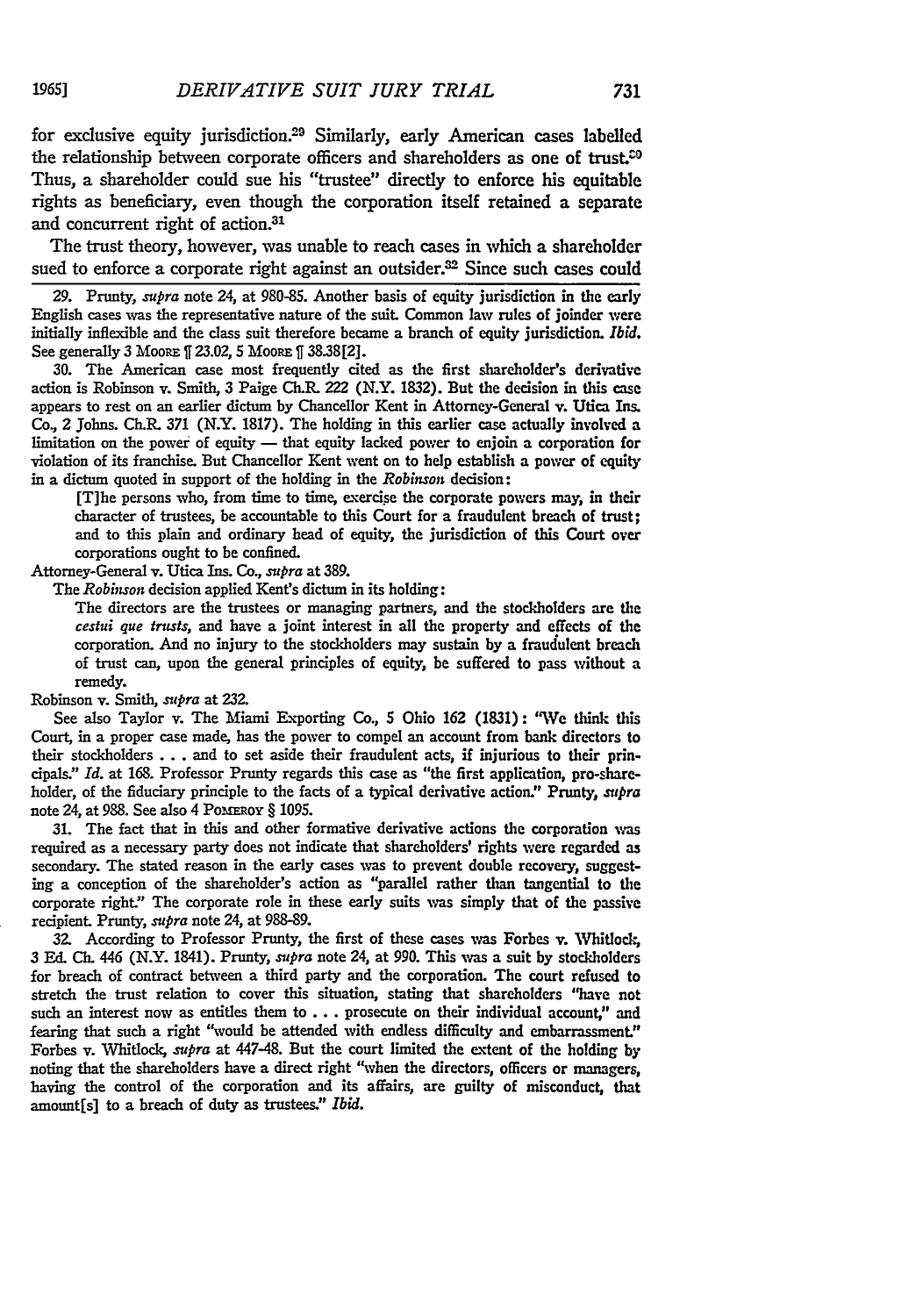not rest upon the equitable right of the shareholder to call his trustee (the corporate officer) to account,<sup>33</sup> the courts denied shareholders direct rights against the defendant. Instead, the shareholder was required to assert derivative, or secondary, rights against the outsider in the name of the corporation.<sup>84</sup> These cases originated the dual analysis stressed **by** current theories of derivative actions. Over a period of time the beneficiary-trustee doctrine was **dis**carded in favor of a framework which places all shareholder suits in a single derivative category, regardless of whether the defendant is an officer, director or outsider. But despite this shift in analysis, equity maintained exclusive jurisdiction over all derivative suits.

Finally, the decisions of state and federal courts are in conflict with the holding of *DePinto.* In states where trial **by** jury is guaranteed **by** a constitutional provision similar to the seventh amendment, the majority of cases conclude that derivative actions are equitable in nature and therefore hold that there is no right to jury trial.<sup>35</sup> Likewise, virtually every federal decision prior to *DePinto* conforms to the theory of origin of stockholder's suits advanced **by** the Supreme Court in *Cohen v. Beneficial Industrial Loan Corp.:*

Equity came to the relief of the stockholder, who **had** no standing to bring civil action at law against faithless directors and managers. Equity, however, allowed him to step into the corporation's shoes and to seek in its right the restitution he could not demand in his own.<sup>86</sup>

The consequence of this historical interpretation which places derivative suits within equity's jurisdiction was that, until *DePinto,* the guaranty of the seventh amendment **had** been held inapplicable to these actions. **A** characteristic

34. The confusion of the cases which established the right of the shareholder to ste to enforce a corporate right against an outsider is illustrated **by** the extensive opinion of the Supreme Court in Dodge v. Woolsey, **59 U.S. (18** How.) **331 (1855).** In order to establish this right, it was necessary to integrate the breach of trust notion of **the** *Robinson* case with the theory of the lack of interest of shareholders in corporate rights against third parties of the *Forbes* case. The result was the secondary or derivative right of **the** shareholder to enforce the adjudication of a right of action in the corporation, *Dodge v. Woolsey, supra* at 343-44.

**35. E.g.,** Goetz v. Manufacturers' **&** Traders' Trust Co., 154 Misc. **733, 277** N.Y. **Supp. 802** (Sup. Ct. **1935) ;** Metcalf v. Shamel, **166** Cal. **App. 2d 789, 333 P.2d 857 (1959) ;** Mforton v. Morton Realty Co., 41 Idaho **729,** 241 Pac. 1014 **(1925) ;** Neff v. Barber, **162** *NX.W* **667** (Sup. Ct. Wis. **1917);** Steinway v. Griffith Consol. Theatres, **273 P.2d 872 (Sup. CLt** Okla. 1954).

**36. 337 U.S.** 541, **548** (1949). *Cf.* Koster v. Lumbermens Mut. Cas. Co., **330 U.S. 518, 522** (1947); Meyer v. Fleming, **327 U.S. 161, 167** (1946); Hawes v. Oakland, 104 **U.S.** 450 **(1881);** Dodge v. Woolsey, **59 U.S. (18** How.) **331,** 341-44 **(1855).**

The equitable nature of derivative actions was reflected in the adoption of **Equity** Rule 94 in **1882,** and Rule **27** of the Equity Rules of **1912** as regulations for derivative actions, Rule **23(b)** of the Federal Rules of Civil Procedure is the modem counterpart of these Equity Rules. **3 MooRE 23.15[l].**

**<sup>33.</sup>** It appears that the right of a beneficiary to sue a third party when the trustee **had** a right of action but refused to sue was not yet mature. **3** Scow ox **TRusTs §** 282.1 **(2d** ed. **1956).**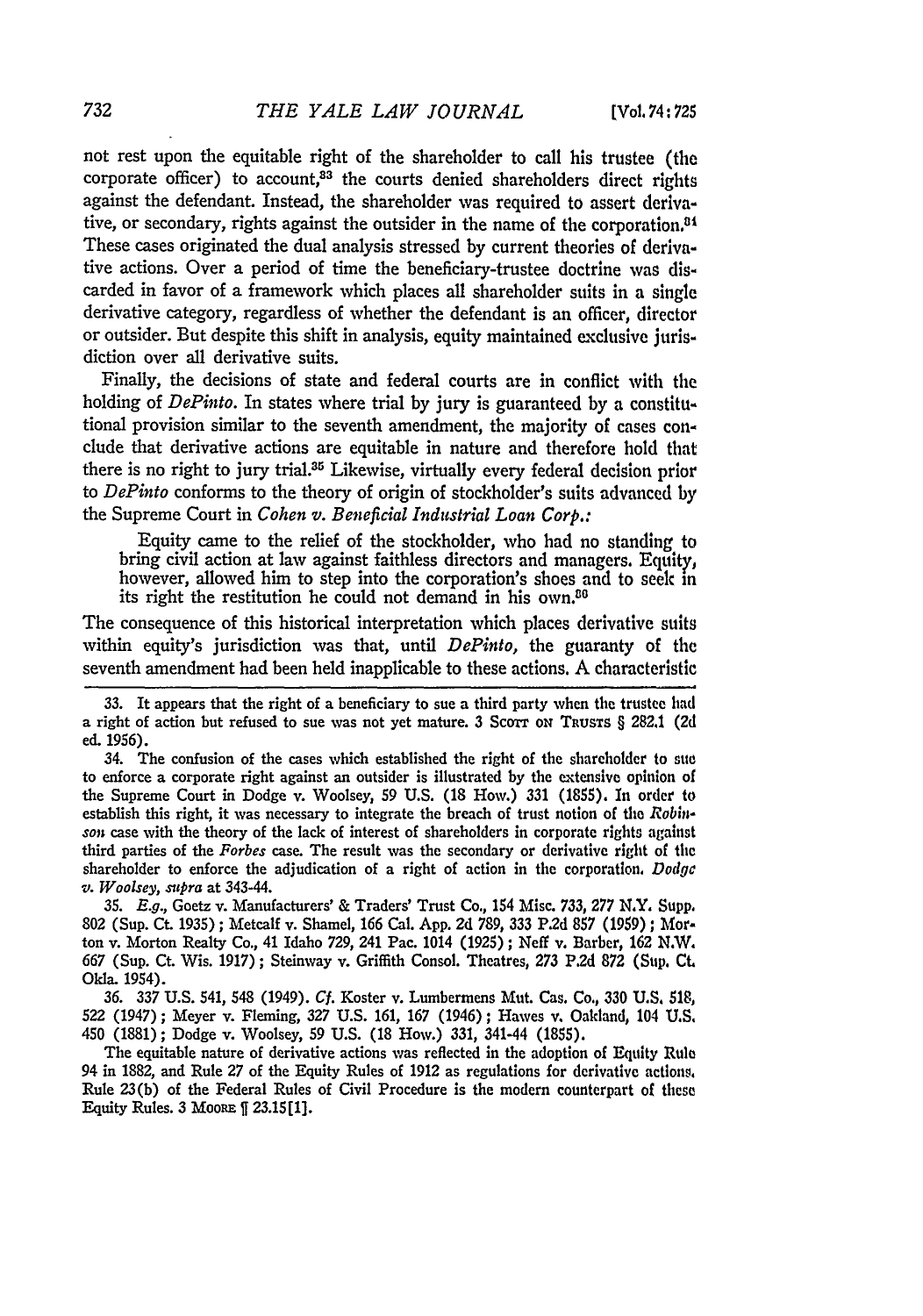expression appears in *Liken v. Shaffer*, a case frequently cited for its discussion of the nature of the derivative suit:

A stockholder's derivative suit is an invention of the courts of equity and is recognizable only in equity and cannot be maintained at  $law$ ... Even if the claim, if sued directly by the corporation, would be an action at law, yet, if enforced by means of a stockholder's derivative suit, it is prosecuted by an action in equity.<sup>37</sup>

Against this background of doctrine, history and precedent, it is not easy to understand the basis of the *DePinto* holding that the seventh amendment establishes a right to jury trial in any derivative action involving claims which, if brought directly by the corporation, would be considered legal in nature.<sup>33</sup>

*37.* 64 F. Supp. 432, 441 **(N.D.** Iowa 1946).

**38.** One group of cases which presents an apparent deviation from the majority of cases involving the problem of jury trial in derivative actions is that in which shareholders sue derivatively to enforce a corporate right of action for treble damages under the antitrust laws. The possibility of abuse is apparent if derivative actions, rather than corporate actions, were instituted to prevent a defendant's right to jury trial. Mr. Justice Holmes posed the troublesome question in *Fleitnann v. Welsbach St. Lighting Co.:*

Of course the claim set up is that of the corporation alone, and if the corporation were proceeding directly under the statute no one can doubt that its only remedy would be at law. Therefore the inquiry at once arises why the defendants' right to a jury trial should be taken away because the present plaintiff cannot persuade the only party having a cause of action to sue ....

240 U.S. 27, 28 (1916). Holmes' answer was that "when a penalty of triple damages is sought to be inflicted, the statute should not be read as attempting to authorize liability to be enforced otherwise than through the verdict of a jury in a court of common law." *Id.* at 29. Thus, the holding was that a derivative action, as an action in equity in which there was no right of jury trial, could not be brought to enforce a corporate right to treble damages under the Sherman Act.

Later cases retreated from the rigid position of *Fleitinann,* and in **1953** the Second Circuit held in Fanchon & Marco, Inc. v. Paramount Pictures, 202 **F.2d 731** (2d Cir. 1953), that a derivative action based on a violation of the antitrust laws could be brought if the plaintiff presented a claim for equitable relief or simple damages. Although this was the extent of the holding, and the case was remanded to the district court for consideration of the plaintiff's claim for relief, Judge Clark was troubled by the problem of right to jury trial when the demand for judgment for treble damages arose under the Clayton Act. He prophesied: "the question of jury trial may never arise.... Generally speaking it is wise not to borrow trouble as to questions which may remain dormant." 202 F.2d at **735.** Not content, apparently, with his own advice, Judge Clark tried to reconcile the precedents. On one hand, he noted that stockholders' derivative actions were inventions of equity to redress breaches of fiduciary duty by corporate managers. On the other hand, he recognized that "[tihe *Fleitmann* case does hold specifically that a party is entitled to a verdict of the jury against him before he can be forced to pay treble damages under **15** U.S.C.A. § 15." **202** F.2d at 735. His conclusion was that:

The two major issues of right of the shareholder to sue and of violation of antitrust laws causing damage to the corporation can be tried side by side or otherwise . . . that one may go to a jury while the other does not causes no difficulty.

202 **F2d** at *735.*

Judge Clark's dictum thus anticipates the analytic approach of *DePinto:* that a derivative action may involve separable issues for purposes of determining the right to jury trial. But the separation rests upon the specific statutory construction of *Fleitinann* rather than

*1965]*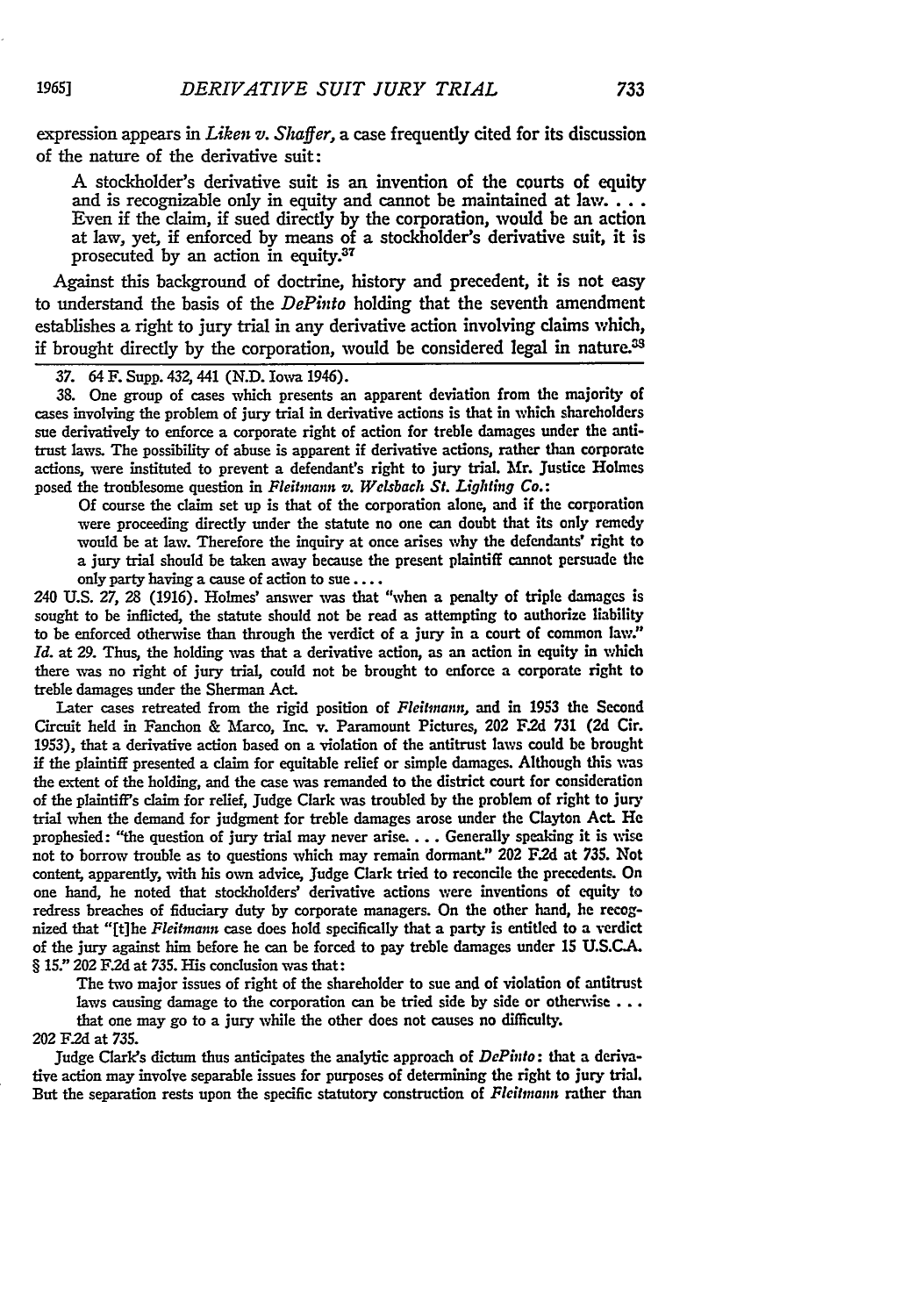Language in the opinion, however, indicates that the Ninth Circuit relied for its holding upon two recent Supreme Court decisions which have expanded the coverage of the seventh amendment guaranty.

In the more significant of these decisions, *Beacon Theatres v. Westover*,<sup>39</sup> the plaintiff sought an injunction preventing defendant from instituting an antitrust action and a declaratory judgment that certain movie distribution contracts were not in violation of the antitrust laws. The defendant filed an answer and a counterclaim seeking treble damages against the plaintiff, and demanded a jury trial on the factual issues relating to the question of the violation of the antitrust laws. The trial court viewed the issues raised by the complaint as essentially equitable. It therefore directed that the common issue of both the complaint and the counterclaim **-** the lawfulness of the distribution contracts **-** be tried to the court. The Ninth Circuit upheld the trial judge's order, and held that the jury question must be answered **by** reading the complaint as a whole. Since the complaint asked for injunctive relief as well as for declaratory judgment, and since injunctive relief traditionally has been cognizable in equity, the court agreed with the district court **tflat** the complaint should be read as predominantly equitable.40 Assuming the plaintiff had properly invoked equity jurisdiction, the case fits the historical pattern of cases in which **A** has grounds for and seeks equitable relief before B institutes an action at law and B interposes a legal counterclaim. The rule in such cases had been that, while the legal claim was triable to a jury, the trial **judge had** discretion in determining trial sequence and could hear the equitable claim first, thus estopping relitigation on all facts common to both claims.<sup>41</sup>

The Supreme Court refused to apply this traditional rule in *Beacon Theatres.* The Court could have held that the plaintiff was simply trying to circumvent defendant's right to jury trial, that the claim was not cognizable in equity, and that, therefore, the trial judge's order was an abuse of discretion.42 But

upon the historical test of the seventh amendment. As Judge Clark **had** earlier pointed out, a derivative action based on a violation of the antitrust law, clearly a legal action **if** brought directly **by** the corporation, would have been cognizable **by** a court of equity if the plaintiff's demand for judgment **had** been either for equitable relief or simple damages, Tiun,, Judge Clark's dictum in *Fanchon & Marco* which suggests a fragmented view of derivative suits is not strictly relevant to the problem of jury trial in *DePinto*, as no federal statute has been construed to guarantee a jury trial in a derivative action **for** simple damages on the negligence of corporate officers.

**39. 359 U.S. 500 (1959).**

40. Beacon Theatres v. Westover, **252** F2d 864 (9th Cir. **1958).**

41. American Life Ins. Co. v. Stewart, **300 U.S. 203 (1937);** James, *Right to a Jury Trial in Civil Actions, 72* YALE L.J. **655, 683 (1963).** The framers of the declaratory judgment acts, like the authors of the Federal Rules, sought merely to preserve existing jury rights without expansion or diminution. BORCHARD, DECLARATORY **JUDGMENT** 399-404 **(2d** ed. 1941). Thus courts had followed the historical pattern: where declaratory relief **did** not fit into a traditional pattern of equitable relief, but was rather "an inverted lawsuit," parties had a right to jury trial. But if the declaratory action was a counterpart of a suit in equity there was no jury right.

42. The majority acknowledged the rule of American Life Ins. Co. v. Stewart, **300** U.S. **203** (1937), that an equity court could have discretion to enjoin a lawsuit to provide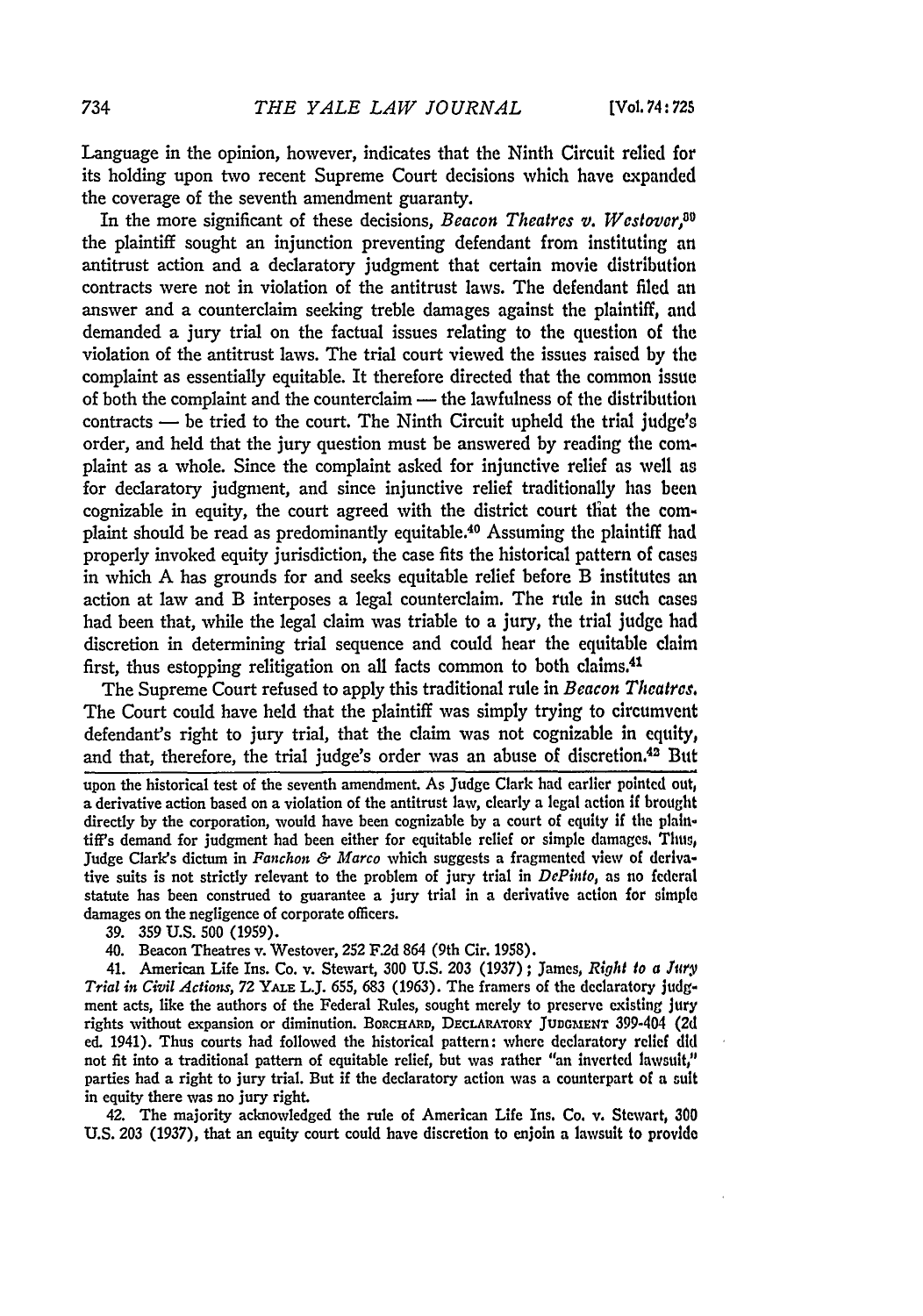the Court expressly assumed the trial court's premise that the complaint presented adequate grounds for equitable relief  $43$  — traditionally the cue for the chancellor's discretion as to sequence of trial  $-$  and held that because the counterclaim presented a cause of action cognizable at law the parties had a right to jury trial on any factual issues common to the prayer for equitable relief and the legal counterclaim. The broad statement of the decision vas that "only under the most imperative circumstances, circumstances which in view of the flexible procedure of the Federal Rules we cannot now anticipate, can the right to jury trial of legal issues be lost through prior determination of equitable claims."<sup>44</sup>

The sweeping nature of this language has been underscored **by** the Supreme Court in *Dairy Queen v. Wood,45* the second recent decision concerning the right to jury trial in civil actions. In *Dairy Queen,* as in *Bcacon Theatres, the* result is not surprising when read against the particular facts of the case. The plaintiff had attempted to create equitable jurisdiction **by** asking for injunctive relief and an accounting, although his claim for relief was essentially for damages resulting from a breach of contract. The Court held that "the constitutional right to trial **by** jury cannot be made to depend upon the choice of words used in the pleading."46 But much of the Court's language in *Dairy Queen,* like that in *Beacon Theatres,* is broader than the facts of the case warrant. The trial judge had struck the demand for trial **by** jury upon the ground that

full determination of a case in one court. But a trial judge's order of trial sequence which denied jury trial of a legal counterclaim through collateral estoppel could be reversed **on** the ground of an abuse of discretion. Beacon Theatres v. Wood, *stpra* note **39,** at **505.**

43. . **.** . assuming additionally that the complaint can be read as alleging the kind of harassment **by** a multiplicity of lawsuits which would *traditionally* have justified equity to take jurisdiction and settle the case in one suit, we are nevertheless of the opinion that, under the Declaratory Judgment Act and the Federal Rules of Civil Procedure, neither claim can justify denying Beacon a trial **by** jury of all the issues in the antitrust controversy.

*Id.* at 506.

44. *Id.* at 510, **511.**

The effect of *Beacon Theatres* has been to limit, if not eliminate, any use of discretion which removes a "legal issue" from jury trial. At least one Circuit has realized the sweeping implication of the decision. The Fifth Circuit recently stated:

It is therefore immaterial that the case at bar contains a stronger basis for equitable relief **than** was present in Beacon Theatres. It would make no difference if the equitable cause clearly out-weighed the legal cause so that the basic issue of the case taken as a whole is equitable. As long as any legal cause is involved the jury right it creates controls. This is the teaching of *Beacon* Theatres as we construe **it.**

Thermo-stitch, Inc. v. Chemi-Cord Processing Corp., 294 **F.2d** 486, 491 (5th Cir. **1961).** This case presented a question similar to that decided in *Beacon Theatres.* Plaintift sued for a declaratory judgment that defendant's patents were invalid and had not been infringed. Defendant counterclaimed for patent infringement, fraud and antitrust violations and demanded a jury trial upon the factual issues of the counterclaim. The Fifth Circuit held that the trial judge was required **by** *Beacon Theatres* to submit these issues to a jury.

45. **369 U.S.** 469 **(1962).**

*46. Id.* at **477-78.**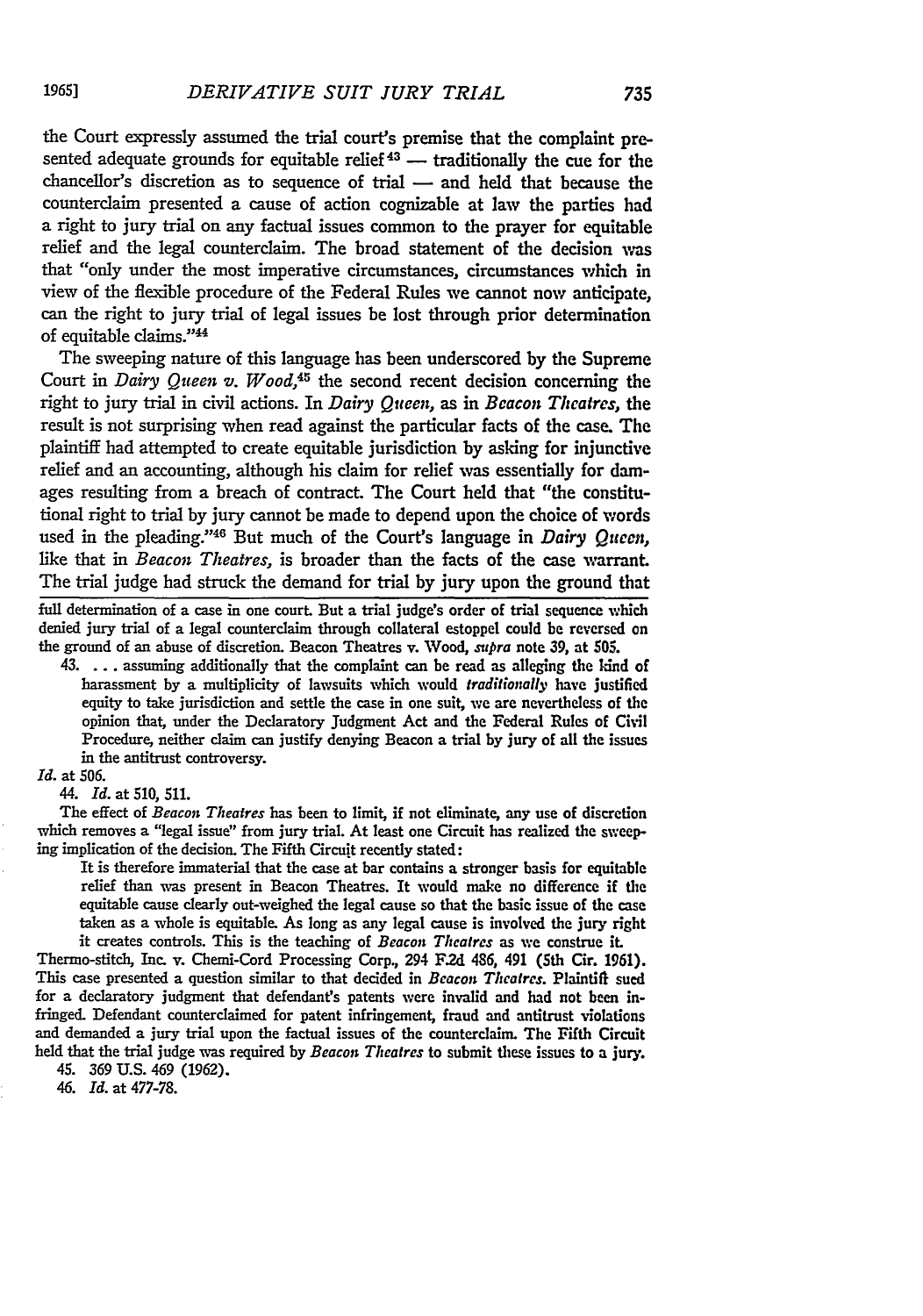any legal issues in the case were "incidental" to the equitable issues. In response, the Supreme Court held that *Beacon Theatres* meant that the right to jury trial of legal issues could not be lost even where the legal issues could properly be characterized as incidental to equitable issues.<sup>47</sup> It is not clear how far this language in clarification of *Beacon Theatres* extends the Court's holding in *Dairy Queen* that the right to jury trial cannot depend upon "the choice of words used in the pleading." The language may mean that whenever a traditionally equitable claim involves even an incidental legal issue there must be a right to jury trial of that legal issue. This reading would eradicate a major portion of equity jurisdiction for purposes of determining the right to jury trial, since legal issues will necessarily be involved in all cases in which equity has concurrent jurisdiction with law — the class of cases which equity hears because of the inadequacy of legal remedies.

However, the apparent rationale of decision in *Beacon Theatres* and *Dairy Queen* suggests that the opinions must be interpreted to reflect the fact that both suits were combinations of historically separable legal and equitable claims, *Beacon Theatres* and *Dairy Queen* fall within the historical pattern of cases in which equity would grant a remedy and then retain jurisdiction over the remainder of the suit despite the availability of legal remedies. These legal remedies were considered inadequate and therefore a basis for concurrent jurisdiction because of difficulties inherent in the separation of law and equity, which, it was thought, would cause the plaintiff irreparable injury if the case were dismissed. 4s The Supreme Court in *Beacon Theatres* focused its inquiry upon the justification for this branch of concurrent jurisdiction under the merged procedure of the Federal Rules.

Inadequacy of remedy and irreparable harm are practical terms, however. As such their existence today must be determined, not by precedents decided under discarded procedures, but in the light of the remedies now made available by the Declaratory Judgment Act and the Federal Rules.<sup>40</sup>

*Beacon Theatres* concluded that the merger of law and equity eliminated this instance of inadequacy of legal remedy by removing all possible barriers to the prosecution of the legal claim and thereby undercut equity's jurisdictional basis.50 Thus *Beacon Theatres* and *Dairy Queen* did not resolve the question

**Id.** at 509.

*<sup>47.</sup> Id.* at 473.

<sup>48.</sup> *E.g.,* Keith v. Henklemen, 173 Ill. 137, 50 N.E. 692 (1898). See James, *siupra* note 41, at 670.

<sup>49.</sup> Beacon Theatres v. Westover, *supra* note 39, at 507.

**<sup>50.</sup>** Since in the federal courts equity has always acted only when legal remedies were inadequate, the expansion of adequate legal remedies provided by the Declaratory Judgment Act and the Federal Rules necessarily affects the scope of equity. This, the justification for equity's deciding legal issues once it obtains jurisdiction, **and** refusing to dismiss a case, merely because subsequently a legal remedy becomen available, must be re-evaluated in the light of the liberal joinder provisions of the Federal Rules which allow legal and equitable causes to be brought and resolved In one civil action.